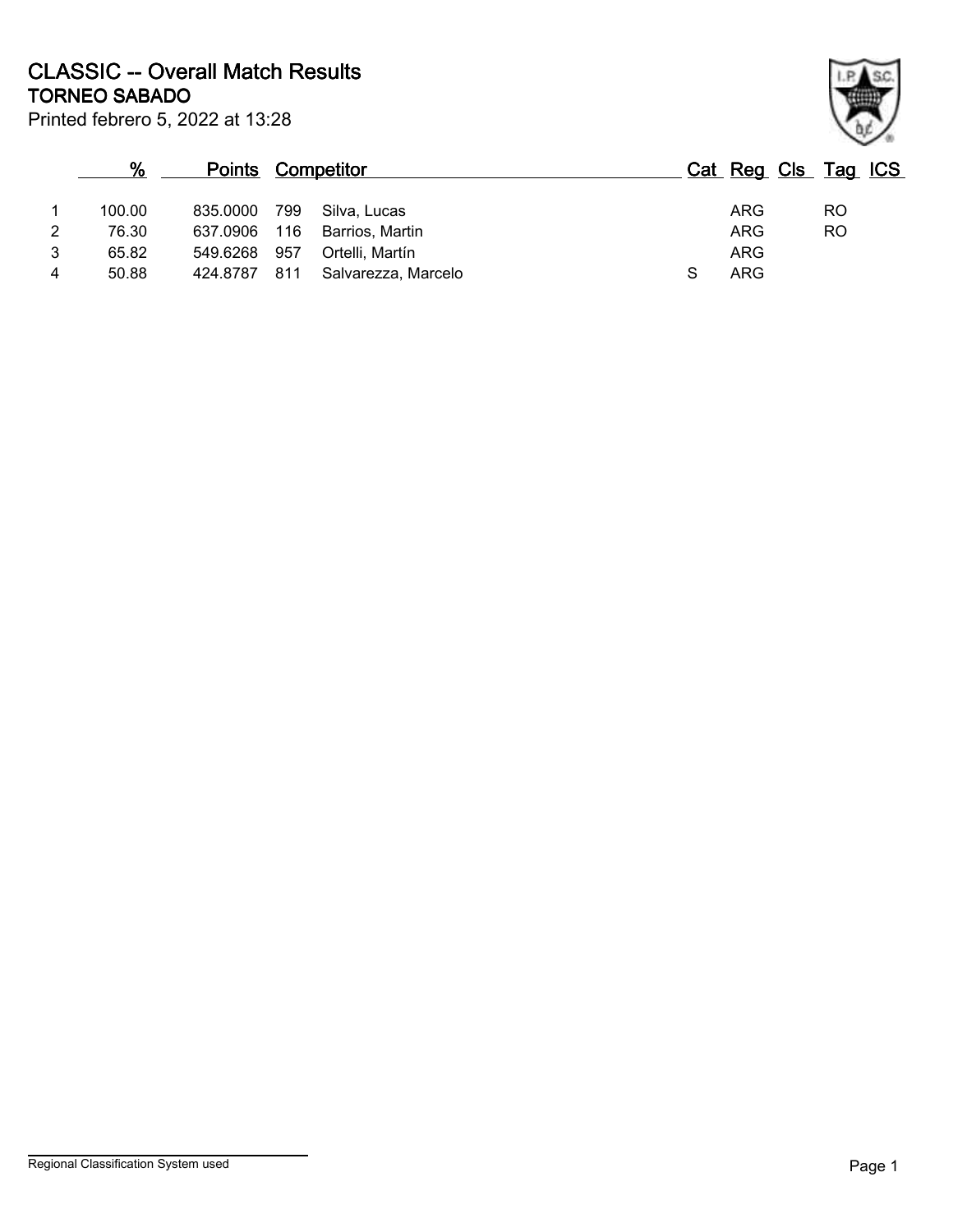Printed febrero 5, 2022 at 13:28 **TORNEO SABADO OPEN -- Overall Match Results**

|                | %      | <b>Points</b> |     | Competitor                 |    | Cat Reg Cls Tag ICS |     |
|----------------|--------|---------------|-----|----------------------------|----|---------------------|-----|
| 1              | 100.00 | 824.6300      | 470 | Quindi Vallerga, Gaston    |    | <b>ARG</b>          |     |
| $\overline{2}$ | 98.10  | 808.9463      | 471 | Quintana, Edgardo Ángel    | S  | ARG                 | RO. |
| 3              | 86.08  | 709.8175      | 577 | Valentini, Leonardo Javier |    | <b>ARG</b>          |     |
| 4              | 85.66  | 706.3737      | 571 | Tondini, Claudio Oscar     | S  | <b>ARG</b>          |     |
| 5              | 85.10  | 701.7435      | 468 | Prieto, Marcelo Germán     |    | <b>ARG</b>          |     |
| 6              | 80.02  | 659.8734      | 722 | Lopez, Nestor Leonardo     |    | <b>ARG</b>          |     |
| $\overline{7}$ | 79.63  | 656.6383      | 62  | Gregori, Leandro Javier    |    | <b>ARG</b>          | RO. |
| 8              | 77.33  | 637.7071      | 824 | Burini, Gustavo Mario      | S  | <b>ARG</b>          |     |
| 9              | 77.09  | 635.7018      | 893 | Heredia, Mauro Leonel      |    | <b>ARG</b>          |     |
| 10             | 76.58  | 631.5264      | 324 | Kruszewski, Marcos Hugo    | SS | <b>ARG</b>          |     |
| 11             | 76.27  | 628.9813      | 609 | Alvarez, Guillermo Ferna   |    | <b>ARG</b>          |     |
| 12             | 73.42  | 605.4661      | 617 | Pluis, Walter Daniel       | S  | <b>ARG</b>          |     |
|                |        |               |     |                            |    |                     |     |

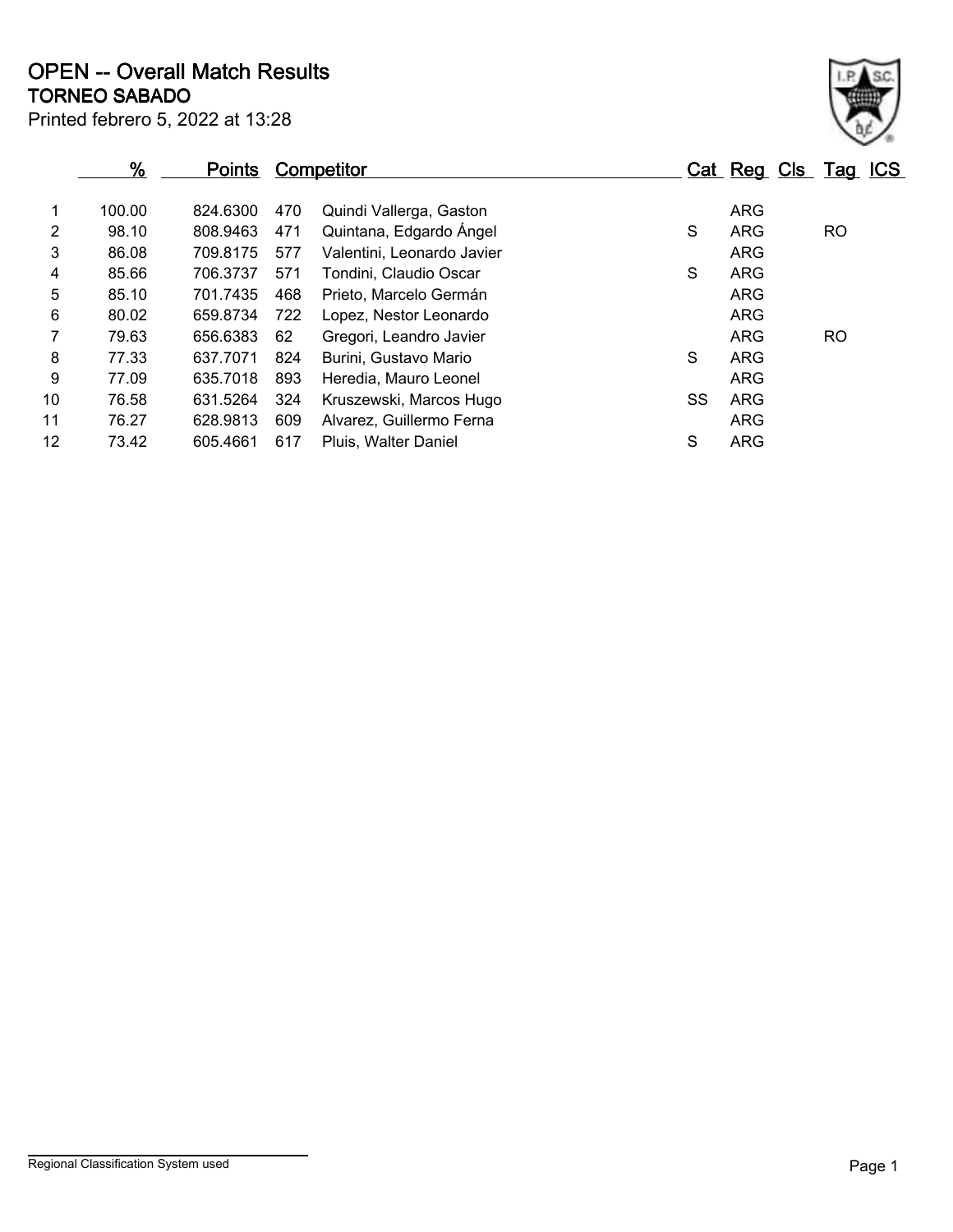**TORNEO SABADO PRODUCTION -- Overall Match Results**

Printed febrero 5, 2022 at 13:28

|                  | %      | <b>Points Competitor</b> |      |                                 |              | Cat Reg Cls Tag ICS |            |  |
|------------------|--------|--------------------------|------|---------------------------------|--------------|---------------------|------------|--|
| 1                | 100.00 | 809.4614                 | 1173 | Savarelli, Franco               |              | <b>ARG</b>          |            |  |
| $\overline{c}$   | 95.58  | 773.7194                 | 134  | Borges, Walter Santiago         | S            | <b>ARG</b>          |            |  |
| 3                | 93.61  | 757.7686                 | 419  | Obertello, Daniel Héctor        | $\mathsf S$  | <b>ARG</b>          |            |  |
| 4                | 93.48  | 756.6740                 | 333  | Lanzilotta, Julio Dario         |              | <b>ARG</b>          |            |  |
| 5                | 91.50  | 740.6795                 | 632  | Bastiani, Juan Pablo            |              | <b>ARG</b>          |            |  |
| 6                | 89.83  | 727.1637                 | 1086 | Lojo, Luciana Trinida           | L            | <b>ARG</b>          |            |  |
| 7                | 86.69  | 701.7371                 | 1088 | Miguel, Pablo Maximilia         |              | <b>ARG</b>          |            |  |
| 8                | 85.42  | 691.4449                 | 107  | Baigorria, Omar Horacio         | $\mathbf S$  | <b>ARG</b>          | <b>RO</b>  |  |
| $\boldsymbol{9}$ | 84.67  | 685.4060                 | 520  | Salzano, Ezequiel Ignaci        |              | <b>ARG</b>          |            |  |
| 10               | 83.58  | 676.5093                 | 390  | Mendez Decoud, Agustín Gervaci  |              | <b>ARG</b>          |            |  |
| 11               | 81.40  | 658.8612                 | 172  | Ces, Christian Danie            |              | <b>ARG</b>          | <b>RO</b>  |  |
| 12               | 76.39  | 618.3488                 | 355  | López, Jorge Alberto            | $\mathsf S$  | <b>ARG</b>          |            |  |
| 13               | 74.36  | 601.8769                 | 699  | Heusinger, Carlos Valentin      |              | <b>ARG</b>          | <b>RO</b>  |  |
| 14               | 74.06  | 599.5089                 | 636  | Tejerina, Fernando              |              | <b>ARG</b>          |            |  |
| 15               | 72.82  | 589.4636                 | 1054 | Cavia, Miguel                   | S            | <b>ARG</b>          |            |  |
| 16               | 72.34  | 585.5822                 | 85   | Angio, Mariano Antonio          |              | <b>ARG</b>          |            |  |
| 17               | 72.29  | 585.1999                 | 57   | Da Silva Llugdar, Ismael Elí-as | $\mathsf S$  | <b>ARG</b>          |            |  |
| 18               | 71.76  | 580.8460                 | 477  | Ramos, Daniel Omar              | $\mathsf{S}$ | <b>ARG</b>          |            |  |
| 19               | 71.52  | 578.9366                 | 959  | Fasci, Omar                     | SS           | <b>ARG</b>          |            |  |
| 20               | 71.00  | 574.7001                 | 367  | Maidana, José Bernabé           | S            | <b>ARG</b>          |            |  |
| 21               | 70.87  | 573.6370                 | 43   | Jauregui, Martín                |              | <b>ARG</b>          | <b>RO</b>  |  |
| 22               | 69.56  | 563.0388                 | 1174 | Jordan, Hugo                    | S            | <b>ARG</b>          |            |  |
| 23               | 69.25  | 560.5780                 | 1248 | Ortiz, Facundo Maximil          |              | <b>ARG</b>          |            |  |
| 24               | 65.28  | 528.3986                 | 1400 | Donadio Tellado, Damián Pablo   |              | <b>ARG</b>          |            |  |
| 25               | 63.90  | 517.2296                 | 165  | Castro, Mariano Oscar           |              | <b>ARG</b>          |            |  |
| 26               | 61.57  | 498.3675                 | 498  | Rodolfi, Luciano                | SS           | <b>ARG</b>          | <b>RO</b>  |  |
| 27               | 59.45  | 481.2395                 | 114  | Bareiro, Andrea Celeste         | L            | <b>ARG</b>          |            |  |
| 28               | 58.52  | 473.6923                 | 33   | Fink, Claudia                   | L            | <b>ARG</b>          |            |  |
| 29               | 58.07  | 470.0894                 | 79   | Alvarez, Nestor Raúl            |              | <b>ARG</b>          |            |  |
| 30               | 55.10  | 446.0457                 | 619  | Fiorese, Daniel Pedro           | SS           | <b>ARG</b>          | <b>RO</b>  |  |
| 31               | 50.00  | 404.7464                 | 1531 | Molina, Christian               |              | <b>ARG</b>          |            |  |
| 32               | 47.75  | 386.5472                 | 1673 | Firpo, Patricio Eduard          |              | <b>ARG</b>          |            |  |
| 33               | 46.10  | 373.1431                 | 1585 | Hay Chaia, Matias               |              | <b>ARG</b>          |            |  |
| 34               | 43.70  | 353.7591                 |      | 1195 Zaniratto, Angel Gabriel   |              | <b>ARG</b>          | <b>NOV</b> |  |
| 35               | 37.87  | 306.5479                 | 1666 | Saleh, Mouhamad                 |              | <b>ARG</b>          |            |  |
| 36               | 29.85  | 241.6432                 |      | 1683 Quan, Yongxue              |              | <b>ARG</b>          | <b>CUR</b> |  |
|                  |        |                          |      |                                 |              |                     |            |  |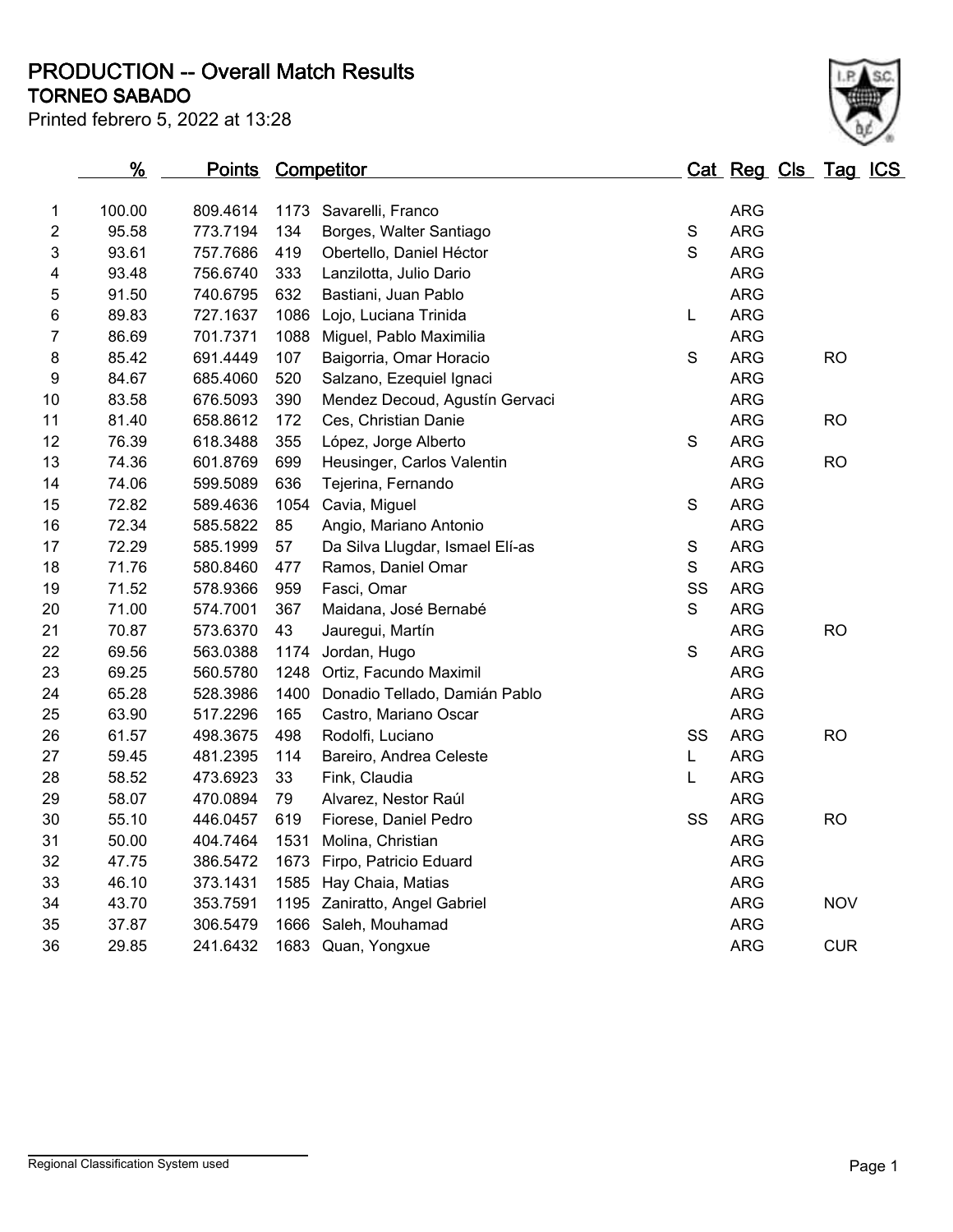## **TORNEO SABADO PRODUCTION OPTICS -- Overall Match Results**

| ł |  |  |
|---|--|--|

Printed febrero 5, 2022 at 13:28

| $\frac{9}{6}$<br><b>Points</b> |        | <b>Competitor</b> |      |                               |    | Cat Reg Cls Tag ICS |           |
|--------------------------------|--------|-------------------|------|-------------------------------|----|---------------------|-----------|
| 1                              | 100.00 | 826,0052          | 267  | Gashu, Juan Andrés            |    | <b>ARG</b>          | <b>RO</b> |
| 2                              | 89.39  | 738.3837          | 38   | Zoppi, Daniel                 | S  | <b>ARG</b>          |           |
| 3                              | 84.73  | 699.8581          | 34   | Lojo, Jose Antonio            |    | <b>ARG</b>          | <b>RO</b> |
| 4                              | 80.76  | 667.1230          | 221  | Digilio, Alexis Damian        |    | <b>ARG</b>          |           |
| 5                              | 73.91  | 610.5058          | 560  | Stankiewitsch, Nicolás Adrián |    | <b>ARG</b>          |           |
| 6                              | 69.39  | 573.1962          |      | 1412 Luzzetti, Pablo          |    | <b>ARG</b>          |           |
| $\overline{7}$                 | 65.17  | 538,2950          |      | 1399 Ameghino, Javier         | S  | <b>ARG</b>          |           |
| 8                              | 45.93  | 379.3926          | 29   | Radomski, Alfredo Luis        | SS | ARG                 | RO.       |
| 9                              | 33.27  | 274.7915          | 1527 | Marcucci, Matias José         |    | <b>ARG</b>          |           |
|                                |        |                   |      |                               |    |                     |           |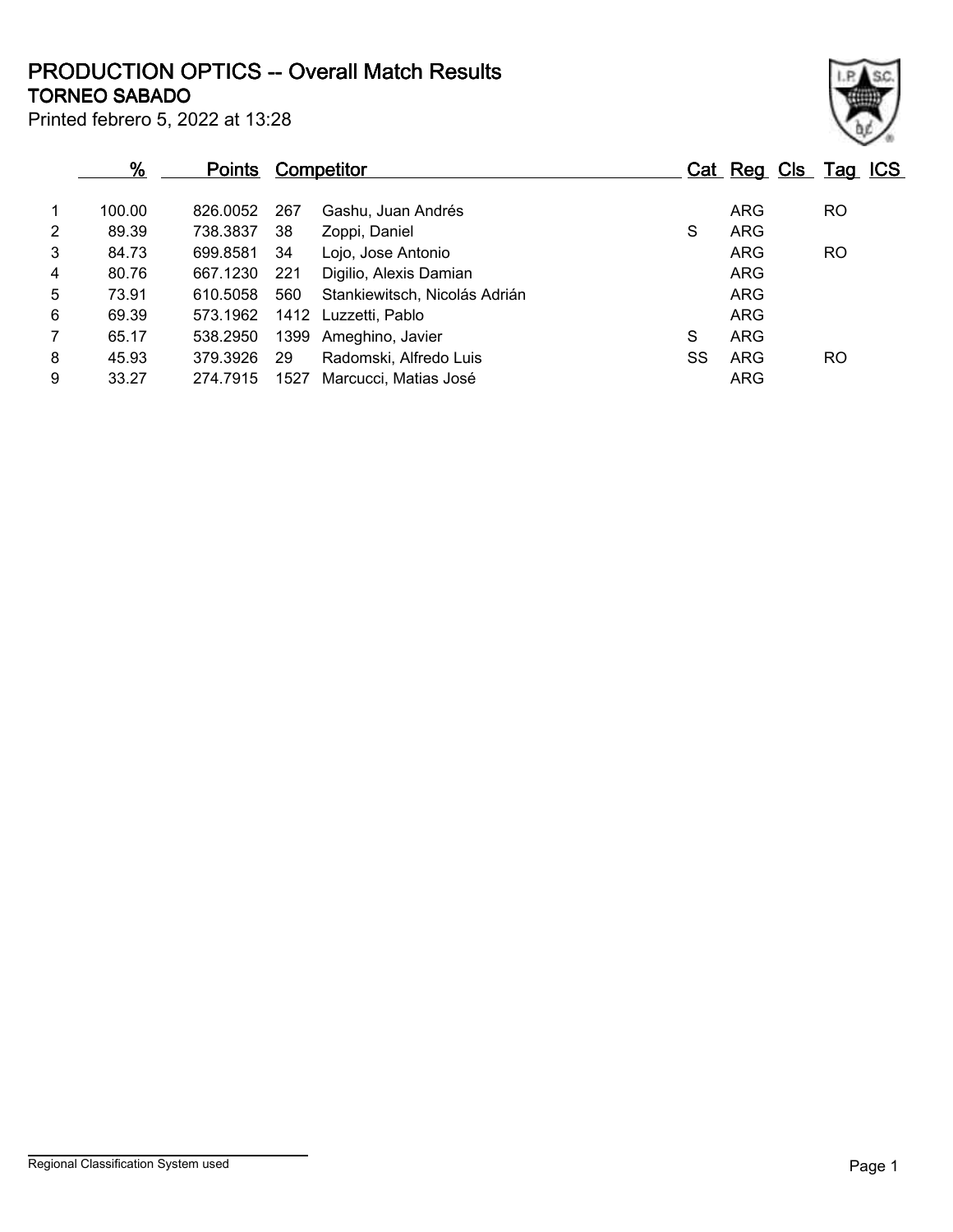Printed febrero 5, 2022 at 13:28 **TORNEO SABADO STANDARD -- Overall Match Results**

|                | %      | <b>Points</b> |     | Competitor                   |  |    | Cat Reg Cls Tag ICS |           |  |
|----------------|--------|---------------|-----|------------------------------|--|----|---------------------|-----------|--|
| $\overline{1}$ | 100.00 | 806.8710      | 564 | Suárez, Rodrigo Daniel       |  |    | <b>ARG</b>          | <b>RO</b> |  |
| $\overline{2}$ | 98.68  | 796.1961      | 144 | Burgos, Adrián Oscar         |  | S  | <b>ARG</b>          |           |  |
| 3              | 95.76  | 772.6711      | 518 | Salerno, Juan Pablo          |  |    | <b>ARG</b>          | <b>RO</b> |  |
| $\overline{4}$ | 85.79  | 692.2043      | 351 | Lopez, Álvaro Javier         |  |    | <b>ARG</b>          | <b>RO</b> |  |
| 5              | 78.36  | 632.2609      | 199 | Cots, Gustavo Javier         |  | S  | ARG                 | <b>RO</b> |  |
| 6              | 76.00  | 613.1872      | 273 | Gentile, Ricardo Aurelio     |  | SS | <b>ARG</b>          |           |  |
| $\overline{7}$ | 75.57  | 609.7702      | 731 | Vargas, Mario Elias          |  |    | <b>ARG</b>          |           |  |
| 8              | 65.07  | 525.0581      |     | 1526 Pereyra, Esteban Emilio |  |    | <b>ARG</b>          |           |  |